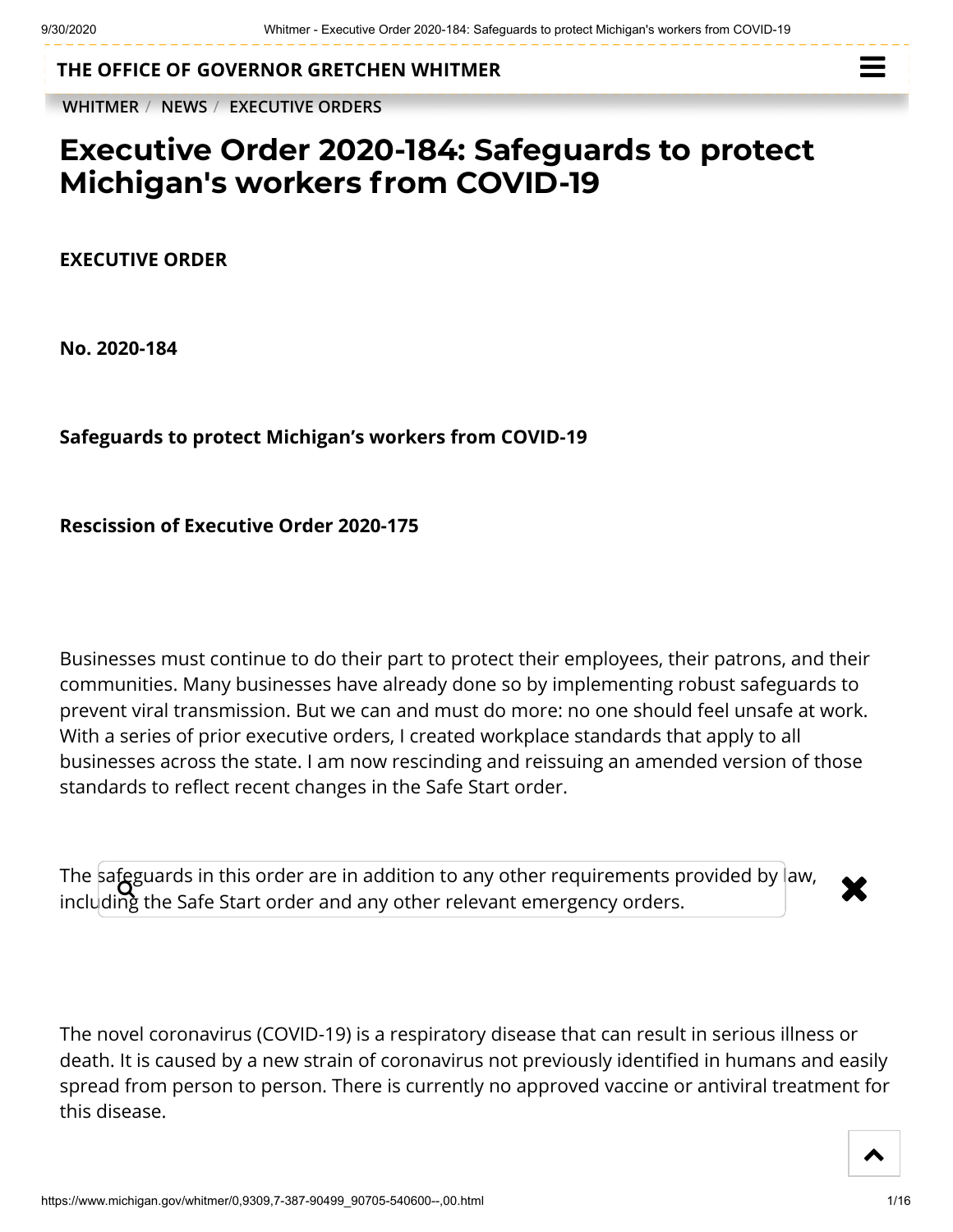On March 10, 2020, the Department of Health and Human Services identified the first two presumptive-positive cases of COVID-19 in Michigan. On that same day, I issued Executive Order 2020-4. This order declared a state of emergency across the state of Michigan under section 1 of article 5 of the Michigan Constitution of 1963, the Emergency Management Act, 1976 PA 390, as amended (EMA), MCL 30.401 et seq., and the Emergency Powers of the Governor Act of 1945, 1945 PA 302, as amended (EPGA), MCL 10.31 et seq.

Since then, the virus spread across Michigan, bringing deaths in the thousands, confirmed cases in the tens of thousands, and deep disruption to this state's economy, homes, and educational, civic, social, and religious institutions. On April 1, 2020, in response to the widespread and severe health, economic, and social harms posed by the COVID-19 pandemic, I issued Executive Order 2020-33. This order expanded on Executive Order 2020-4 and declared both a state of emergency and a state of disaster across the State of Michigan under section 1 of article 5 of the Michigan Constitution of 1963, the Emergency Management Act, and the Emergency Powers of the Governor Act of 1945. And on April 30, 2020, finding that COVID-19 had created emergency and disaster conditions across the State of Michigan, I issued Executive Order 2020- 67 to continue the emergency declaration under the EPA, as well as Executive Order 2020-68 to issue new emergency and disaster declarations under the EMA.

Those executive orders have been challenged in Michigan House of Representatives and Michigan Senate v. Whitmer. On August 21, 2020, the Court of Appeals ruled that the Governor's declaration of a state of emergency, her extensions of the state of emergency, and her issuance of related EOs clearly fell within the scope of the Governor's authority under the EPGA.

On September 3, 2020, I issued Executive Order 2020-177, again finding that the COVID-19 pandemic constitutes a disaster and emergency throughout the State of Michigan. That order constituted a state of emergency declaration under the Emergency Powers of the Governor Act of 1945. And, to the extent the governor may declare a state of emergency and a state of disaster under the Emergency Management Act when emergency and disaster conditions exist yet the legislature had declined to grant an extension request, that order also constituted a state of emergency and state of disaster declaration under that act.

The Emergency Powers of the Governor Act provides a sufficient legal basis for issuing this executive order. In relevant part, it provides that, after declaring a state of emergency, "the second the sec<br>governor may promulgate reasonable orders, rules, and regulations as he or she considers governor may promulgate reasonable orders, rules, and regulations as he or she considers necessary to protect life and property or to bring the emergency situation within the affected area under control." MCL 10.31(1).

Nevertheless, subject to the ongoing litigation and the possibility that current rulings may be overturned or otherwise altered on appeal, I also invoke the Emergency Management Act as a basis for executive action to combat the spread of COVID-19 and mitigate the effects of this emergency on the people of Michigan, with the intent to preserve the rights and protections provided by the EMA. The EMA vests the governor with broad powers and duties to "cop[e] with dangers to this state or the people of this state presented by a disaster or emergency," which the governor may implement through "executive orders, proclamations, and directives having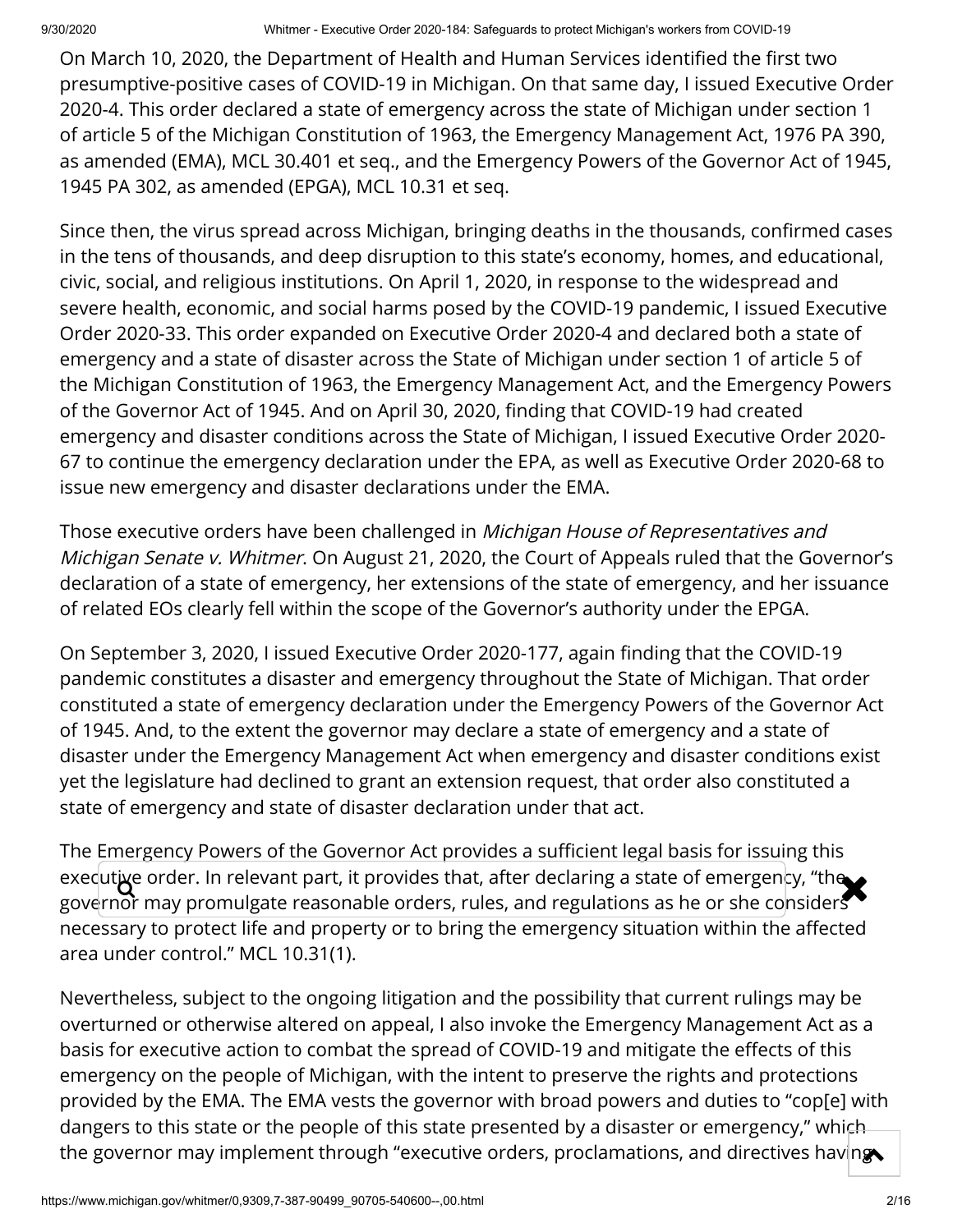the force and effect of law." MCL 30.403(1)–(2). This executive order falls within the scope of those powers and duties, and to the extent the governor may declare a state of emergency and a state of disaster under the Emergency Management Act when emergency and disaster conditions exist yet the legislature has not granted an extension request, they too provide a sufficient legal basis for this order.

Acting under the Michigan Constitution of 1963 and Michigan law, I find it reasonable and necessary, for the reasons outlined above, to order:

- 1. **Workplace safeguards for all businesses.** All businesses or operations that require their employees to leave the homes or residences for work must, at a minimum:
	- a. Develop a COVID-19 preparedness and response plan, consistent with recommendations in Guidance on Preparing Workplaces for COVID-19, developed by the Occupational Health and Safety Administration ("OSHA") and available **[here](https://www.osha.gov/Publications/OSHA3990.pdf)**. Within two weeks of resuming in-person activities, a business's or operation's plan must be made readily available to employees, labor unions, and customers, whether via website, internal network, or by hard copy.
	- b. Designate one or more worksite supervisors to implement, monitor, and report on the COVID-19 control strategies developed under subsection (a) of this section. The supervisor must remain on-site at all times when employees are present on site. An on-site employee may be designated to perform the supervisory role.
	- c. Provide COVID-19 training to employees that covers, at a minimum:
		- 1. Workplace infection-control practices.
		- 2. The proper use of personal protective equipment.
		- 3. Steps the employee must take to notify the business or operation of any symptoms of COVID-19 or a suspected or confirmed diagnosis of COVID-19.
		- 4. How to report unsafe working conditions.
	- d. Provide any communication and training on COVID-19 infection control practices in the primary languages common in the employee population.
	- $\mathsf{Q}^\mathsf{e.}$  Place posters in the languages common in the employee population that encourage<br>staving home when sick, cough and sneeze etiquette, and proper hand-hygiene staying home when sick, cough and sneeze etiquette, and proper hand-hygiene practices.
		- f. Conduct a daily entry self-screening protocol for all employees or contractors entering the workplace, including, at a minimum, a questionnaire covering symptoms and suspected or confirmed exposure to people with possible COVID-19.
		- g. Keep everyone on the worksite premises at least six feet from one another to the maximum extent possible, including through the use of ground markings, signs, and physical barriers, as appropriate to the worksite.
		- h. Provide non-medical grade face coverings to their employees, with supplies of N95 masks and surgical masks reserved, for now, for health care professionals, first responders (e.g., police officers, fire fighters, paramedics), and other critical workers.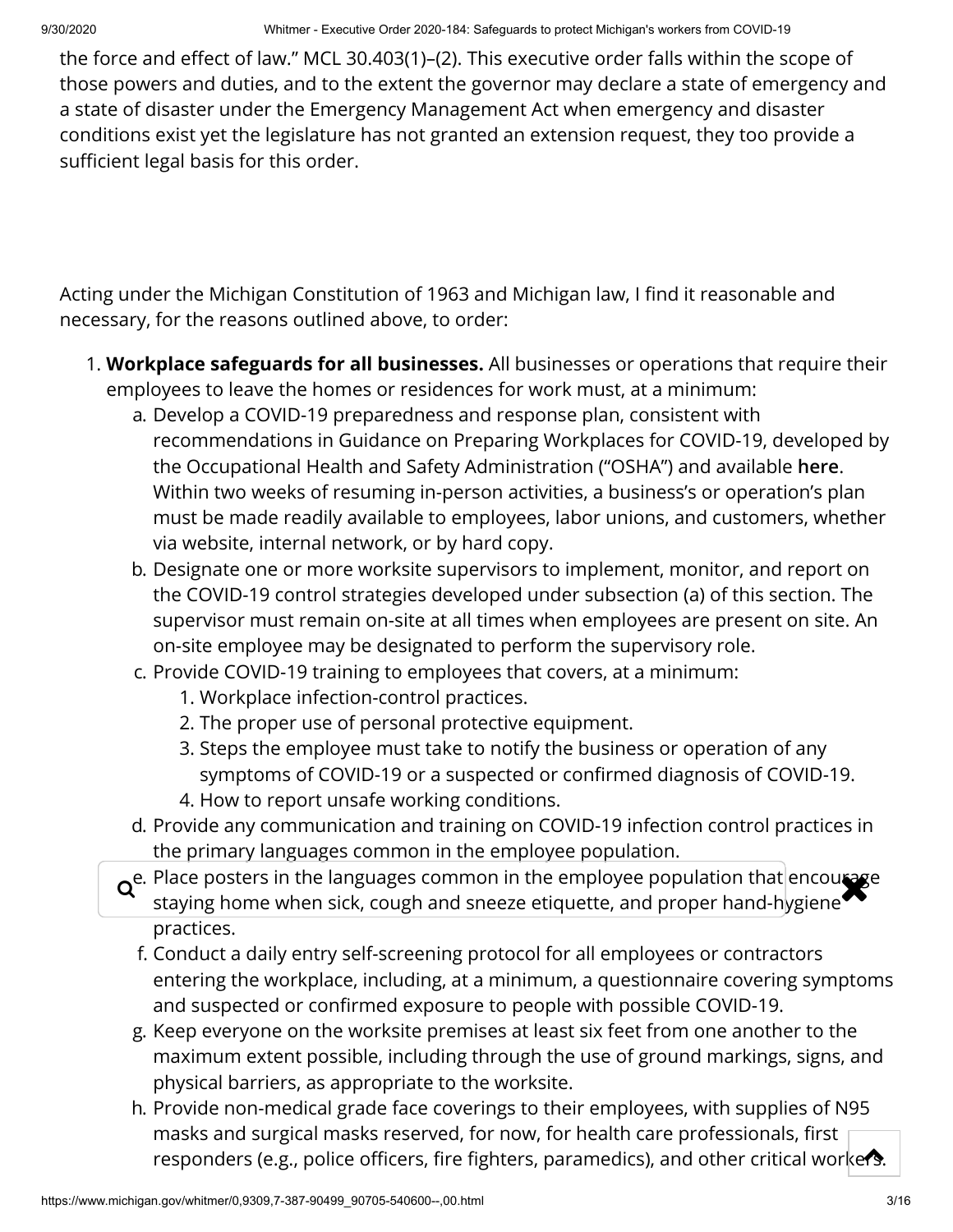- i. Require face coverings to be worn when employees cannot consistently maintain six feet of separation from other individuals in the workplace, and consider face shields when employees cannot consistently maintain three feet of separation from other individuals in the workplace.
- j. Require face coverings in shared spaces, including during in-person meetings and in restrooms and hallways.
- k. Increase facility cleaning and disinfection to limit exposure to COVID-19, especially on high-touch surfaces (e.g., door handles), paying special attention to parts, products, and shared equipment (e.g., tools, machinery, vehicles).
- l. Adopt protocols to clean and disinfect the facility in the event of a positive COVID-19 case in the workplace.
- m. Make cleaning supplies available to employees upon entry and at the worksite and provide time for employees to wash hands frequently or to use hand sanitizer.
- n. When an employee or known patron is identified with a confirmed case of COVID-19:
	- 1. Immediately notify the local public health department, and
	- 2. Within 24 hours, notify any co-workers, contractors, or suppliers who may have come into contact with the person with a confirmed case of COVID-19.
- o Allow employees with a confirmed or suspected case of COVID-19 to return to the workplace only after they are no longer infectious according to the latest guidelines from the Centers for Disease Control and Prevention ("CDC") and they are released from any quarantine or isolation by the local public health department.
- p. Follow Executive Order 2020-172, and any executive orders that follow it, that prohibit discharging, disciplining, or otherwise retaliating against employees who stay home or who leave work when they are at particular risk of infecting others with COVID-19.
- q. Establish a response plan for dealing with a confirmed infection in the workplace, including protocols for sending employees home and for temporary closures of all or part of the workplace to allow for deep cleaning.
- r. Restrict business-related travel for employees to essential travel only.
- s. Encourage employees to use personal protective equipment and hand sanitizer on public transportation.
- t. Promote remote work to the fullest extent possible.
- $\alpha^{\mu}$ . Adopt any additional infection-control measures that are reasonable in light of the work performed at the worksite and the rate of infection in the surrounding work performed at the worksite and the rate of infection in the surrounding community.
- 2. **Outdoor work.** Businesses or operations whose work is primarily and traditionally performed outdoors must:
	- a. Prohibit gatherings of any size in which people cannot maintain six feet of distance from one another.
	- b. Limit in-person interaction with clients and patrons to the maximum extent possible, and bar any such interaction in which people cannot maintain six feet of distance from one another.
	- c. Provide and require the use of personal protective equipment such as gloves, goggles, face shields, and face coverings, as appropriate for the activity being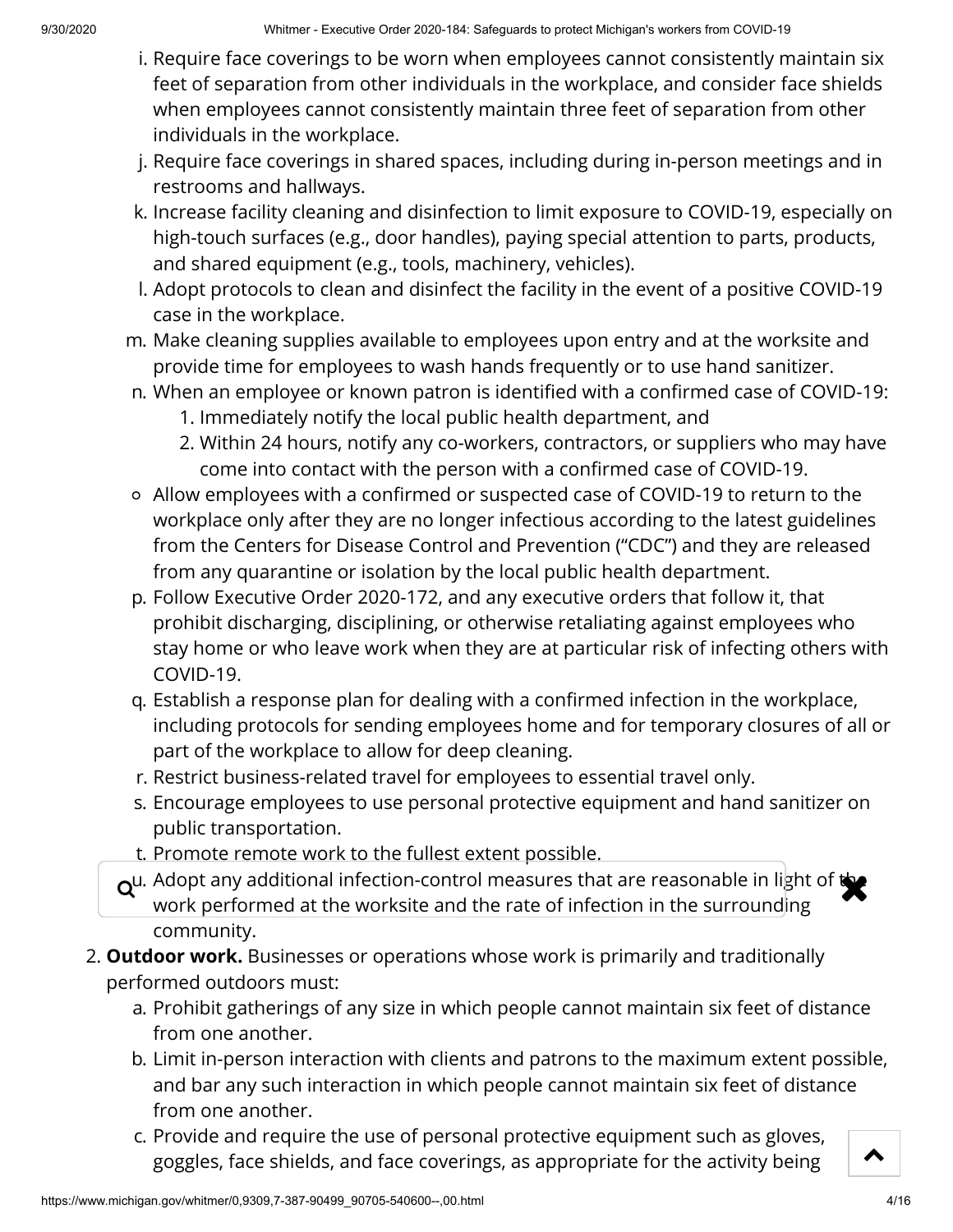performed.

- d. Adopt protocols to limit the sharing of tools and equipment to the maximum extent possible and to ensure frequent and thorough cleaning and disinfection of tools, equipment, and frequently touched surfaces.
- 3. **Construction.** Businesses or operations in the construction industry must:
	- a. Conduct a daily entry screening protocol for employees, contractors, suppliers, and any other individuals entering a worksite, including a questionnaire covering symptoms and suspected or confirmed exposure to people with possible COVID-19, together with, if possible, a temperature screening.
	- b. Create dedicated entry point(s) at every worksite, if possible, for daily screening as provided in subsection (a) of this section, or in the alternative issue stickers or other indicators to employees to show that they received a screening before entering the worksite that day.
	- c. Provide instructions for the distribution of personal protective equipment and designate on-site locations for soiled face coverings.
	- d. Require the use of work gloves where appropriate to prevent skin contact with contaminated surfaces.
	- e. Identify choke points and high-risk areas where employees must stand near one another (such as hallways, hoists and elevators, break areas, water stations, and buses) and control their access and use (including through physical barriers) so that social distancing is maintained.
	- f. Ensure there are sufficient hand-washing or hand-sanitizing stations at the worksite to enable easy access by employees.
	- g. Notify contractors (if a subcontractor) or owners (if a contractor) of any confirmed COVID-19 cases among employees at the worksite.
	- h. Restrict unnecessary movement between project sites.
	- i. Create protocols for minimizing personal contact upon delivery of materials to the worksite.
- 4. **Manufacturing.** Manufacturing facilities must:
	- a. Conduct a daily entry screening protocol for employees, contractors, suppliers, and any other individuals entering the facility, including a questionnaire covering symptoms and suspected or confirmed exposure to people with possible COVID-19,

together with temperature screening.

- $\alpha$  together with temperature screening.<br>b. Create dedicated entry point(s) at every facility for daily screening as provided in subsection (a) of this section, and ensure physical barriers are in place to prevent anyone from bypassing the screening.
	- c. Train employees on, at a minimum:
		- 1. Routes by which the virus causing COVID-19 is transmitted from person to person.
		- 2. Distance that the virus can travel in the air, as well as the time it remains viable in the air and on environmental surfaces.
		- 3. The use of personal protective equipment, including the proper steps for putting it on and taking it off.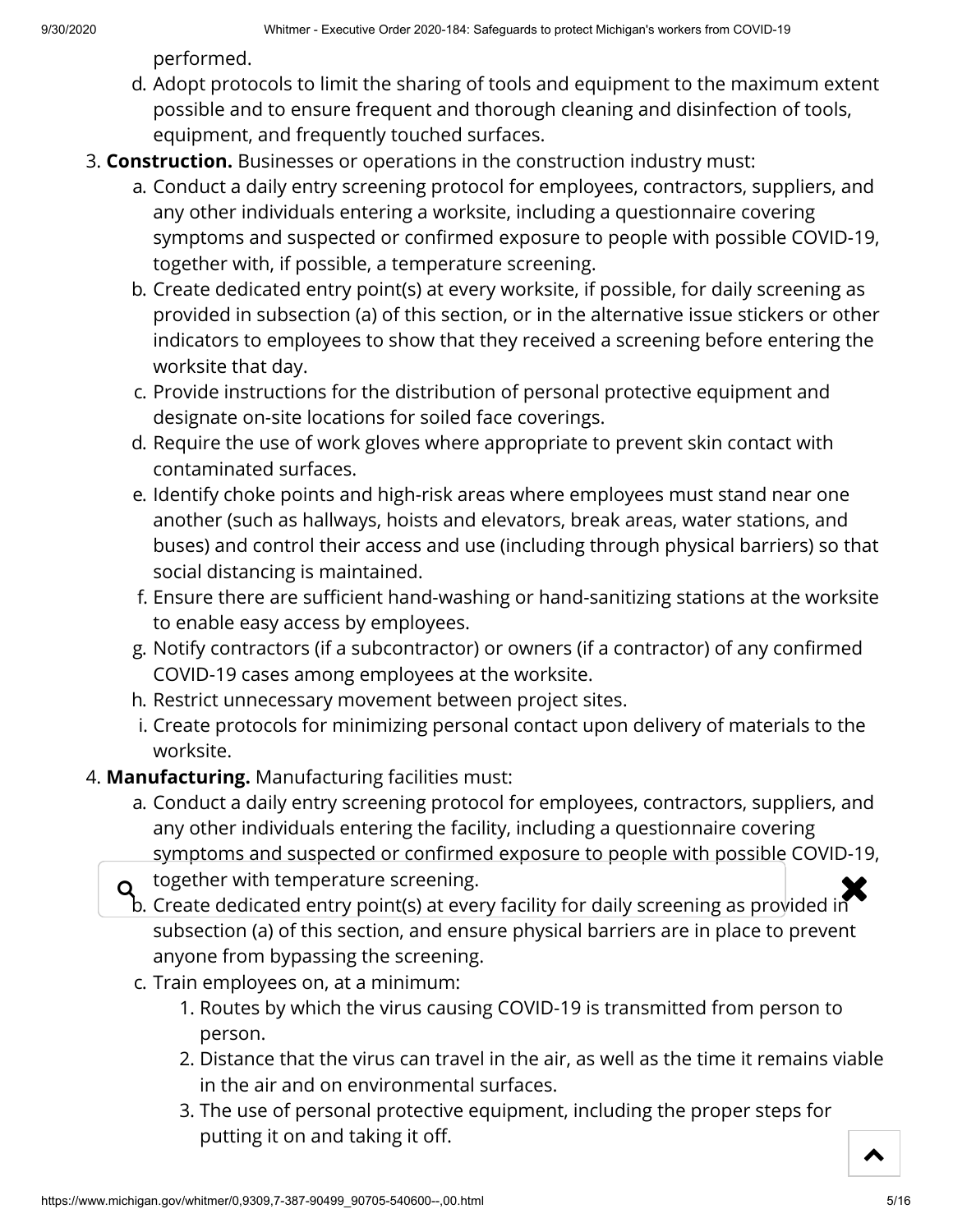- d. Reduce congestion in common spaces wherever practicable by, for example, closing salad bars and buffets within cafeterias and kitchens, requiring individuals to sit at least six feet from one another, placing markings on the floor to allow social distancing while standing in line, offering boxed food via delivery or pick-up points, and reducing cash payments.
- e. Implement rotational shift schedules where possible (e.g., increasing the number of shifts, alternating days or weeks) to reduce the number of employees in the facility at the same time.
- f. Stagger meal and break times, as well as start times at each entrance, where possible.
- g. Install temporary physical barriers, where practicable, between workstations and cafeteria tables.
- h. Create protocols for minimizing personal contact upon delivery of materials to the facility.
- i. Adopt protocols to limit the sharing of tools and equipment to the maximum extent possible.
- j. Ensure there are sufficient hand-washing or hand-sanitizing stations at the worksite to enable easy access by employees, and discontinue use of hand dryers.
- k. Notify plant leaders and potentially exposed individuals upon identification of a positive case of COVID-19 in the facility, and maintain a central log for symptomatic employees or employees who received a positive test for COVID-19.
- l. Send potentially exposed individuals home upon identication of a positive case of COVID-19 in the facility.
- m. Require employees to self-report to plant leaders as soon as possible after developing symptoms of COVID-19.
- n. Shut areas of the manufacturing facility for cleaning and disinfection, as necessary, if an employee goes home because he or she is displaying symptoms of COVID-19.
- 5. **Research labs.** Research laboratories, other than laboratories that perform diagnostic testing, must:
	- a. Assign dedicated entry point(s) or times into lab buildings.
	- b. Conduct a daily entry screening protocol for employees, contractors, suppliers, and any other individuals entering a worksite, including a questionnaire covering
	- $\alpha$  symptoms and suspected or confirmed exposure to people with possible COVID-19,<br>together with if possible a temperature screening together with, if possible, a temperature screening.
		- c. Create protocols or checklists as necessary to conform to the facility's COVID-19 preparedness and response plan.
		- d. Establish and implement a plan for distributing face coverings.
		- e. Limit the number of people per square feet of floor space permitted in a particular laboratory at one time.
		- f. Close open workspaces, cafeterias, and conference rooms.
		- g. As necessary, use tape on the floor to demarcate socially distanced workspaces and to create one-way traffic flow.
		- h. Require all office and dry lab work to be conducted remotely.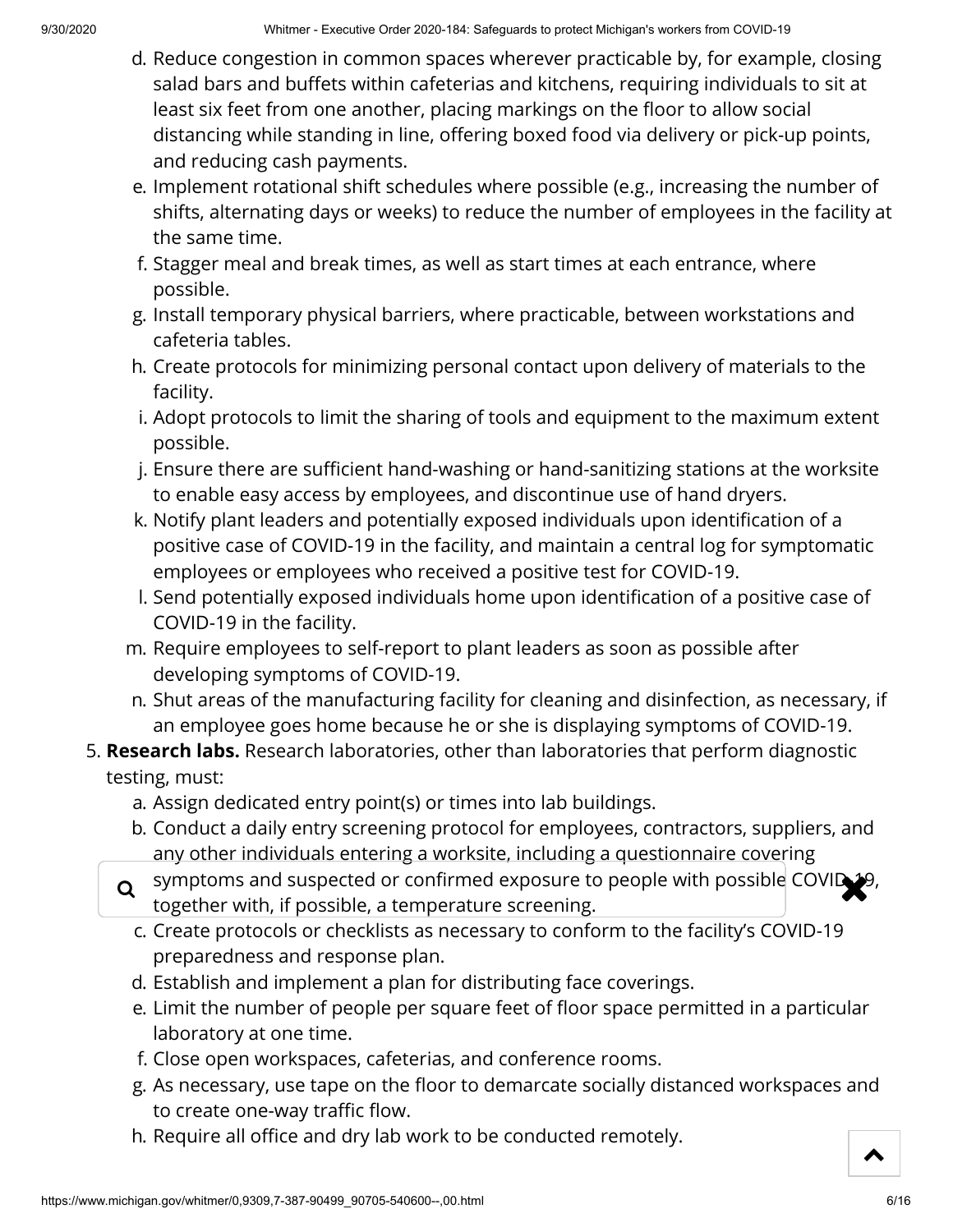- i. Minimize the use of shared lab equipment and shared lab tools and create protocols for disinfecting lab equipment and lab tools.
- j. Provide disinfecting supplies and require employees to wipe down their work stations at least twice daily.
- k. Implement an audit and compliance procedure to ensure that cleaning criteria are followed.
- l. Establish a clear reporting process for any symptomatic individual or any individual with a confirmed case of COVID-19, including the notification of lab leaders and the maintenance of a central log.
- m. Clean and disinfect the work site when an employee is sent home with symptoms or with a confirmed case of COVID-19.
- n. Send any potentially exposed co-workers home if there is a positive case in the facility.
- o. Restrict all non-essential work travel, including in-person conference events.
- 6. **Retail, libraries, and museums.** Retail stores that are open for in-store sales, as well as libraries and museums, must:
	- a. Create communications material for customers (e.g., signs or pamphlets) to inform them of changes to store practices and to explain the precautions the store is taking to prevent infection.
	- b. Establish lines to regulate entry in accordance with subsection (c) of this section, with markings for patrons to enable them to stand at least six feet apart from one another while waiting. Stores should also explore alternatives to lines, including allowing customers to wait in their cars for a text message or phone call, to enable social distancing and to accommodate seniors and those with disabilities.
	- c. Except in Regions 6 and 8, adhere to the following restrictions:
		- 1. Stores of less than 50,000 square feet of customer floor space must limit the number of people in the store (including employees) to 25% of the total occupancy limits established by the State Fire Marshal or a local fire marshal.
		- 2. Stores of 50,000 square feet or more must:
			- A. Limit the number of customers in the store at one time (excluding employees) to 20 people per 1,000 square feet of customer floor space.
	- B. Create at least two hours per week of dedicated shopping time for q vulnerable populations, which for purposes of this order are people over<br>60. pregnant women, and those with chronic conditions such as bear 60, pregnant women, and those with chronic conditions such as heart disease, diabetes, and lung disease.
		- 3. The director of the Michigan Department of Health and Human Services is authorized to issue an emergency order varying the capacity limits described in this subsection as necessary to protect the public health.
		- d. Post signs at store entrances instructing customers of their legal obligation to wear a face covering when inside the store.
		- e. Post signs at store entrances informing customers not to enter if they are or have recently been sick.
		- f. Design spaces and store activities in a manner that encourages employees and customers to maintain six feet of distance from one another.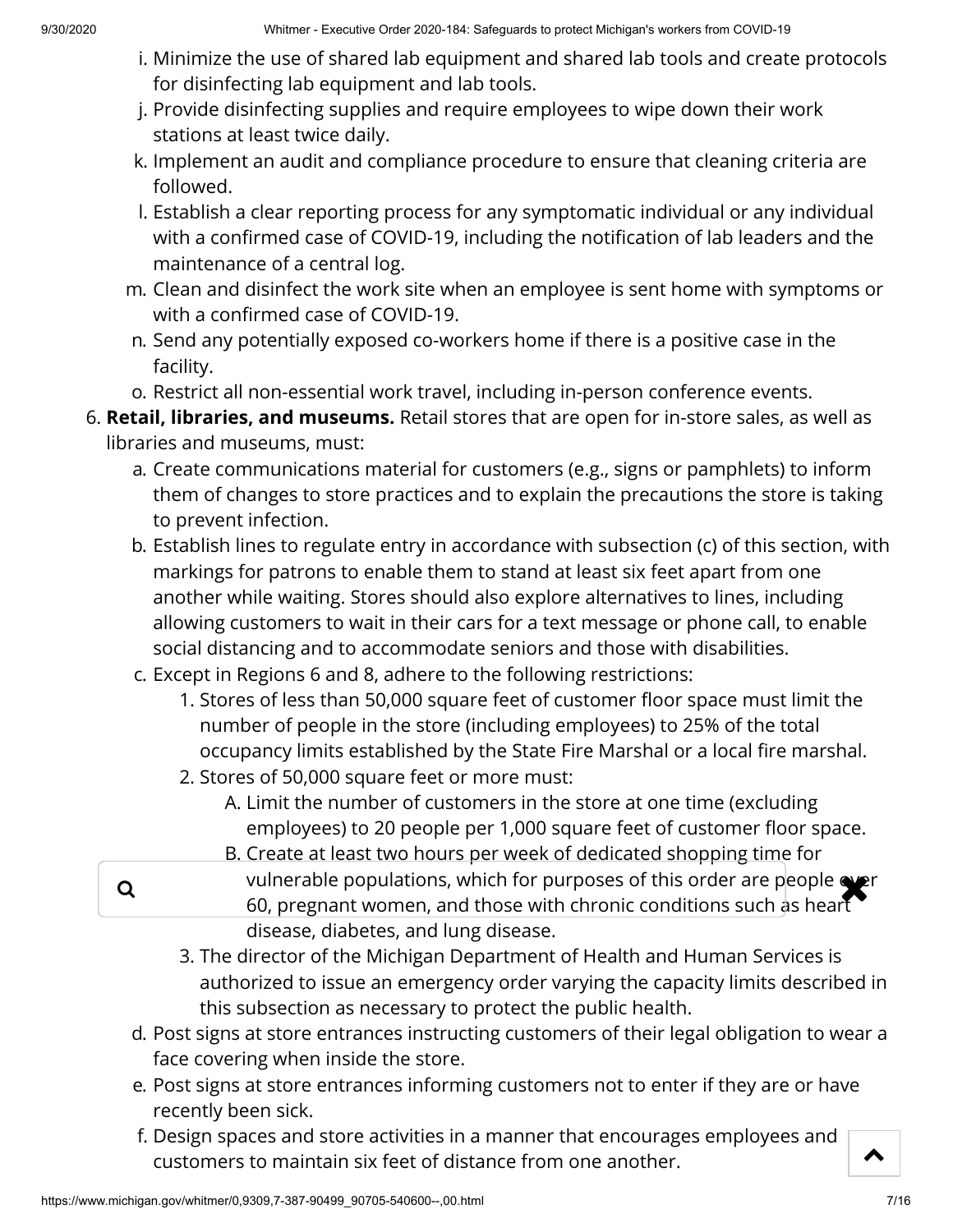- g. Install physical barriers at checkout or other service points that require interaction, including plexiglass barriers, tape markers, or tables, as appropriate.
- h. Establish an enhanced cleaning and sanitizing protocol for high-touch areas like restrooms, credit-card machines, keypads, counters, shopping carts, and other surfaces.
- i. Train employees on:
	- 1. Appropriate cleaning procedures, including training for cashiers on cleaning between customers.
	- 2. How to manage symptomatic customers upon entry or in the store.
- j. Notify employees if the employer learns that an individual (including a customer or supplier) with a confirmed case of COVID-19 has visited the store.

## 7. **Offices.** Offices must:

- a. Assign dedicated entry point(s) for all employees to reduce congestion at the main entrance.
- b. Provide visual indicators of appropriate spacing for employees outside the building in case of congestion.
- c. Take steps to reduce entry congestion and to ensure the effectiveness of screening (e.g., by staggering start times, adopting a rotational schedule in which only half of employees are in the office at a particular time).
- d. Increase distancing between employees by spreading out workspaces, staggering workspace usage, restricting non-essential common space (e.g., cafeterias), providing visual cues to guide movement and activity (e.g., restricting elevator capacity with markings).
- e. Prohibit social gatherings and meetings that do not allow for social distancing or that create unnecessary movement through the office. Use virtual meetings whenever possible.
- f. Provide disinfecting supplies and require employees wipe down their workstations at least twice daily.
- g. Post signs about the importance of personal hygiene.
- h. Disinfect high-touch surfaces in offices (e.g., whiteboard markers, restrooms, handles) and minimize shared items when possible (e.g., pens, remotes, whiteboards).
- $\mathsf q$  i. Institute cleaning and communications protocols when employees are sent homes with symptoms.
	- j. Notify employees if the employer learns that an individual (including a customer, supplier, or visitor) with a confirmed case of COVID-19 has visited the office.
- k. Restrict all non-essential travel, including in-person conference events.
- 8. **Restaurants and bars.** Restaurants and bars must:
	- a. Limit capacity to 50% of normal seating.
	- b. Require six feet of separation between parties or groups at different tables or bar tops (e.g., spread tables out, use every other table, remove or put up chairs or barstools that are not in use).
	- c. Require patrons to wear a face covering except when seated at their table or bar top  $\overline{\phantom{a}}$ (unless the patron is unable medically to tolerate a face covering).  $\lambda$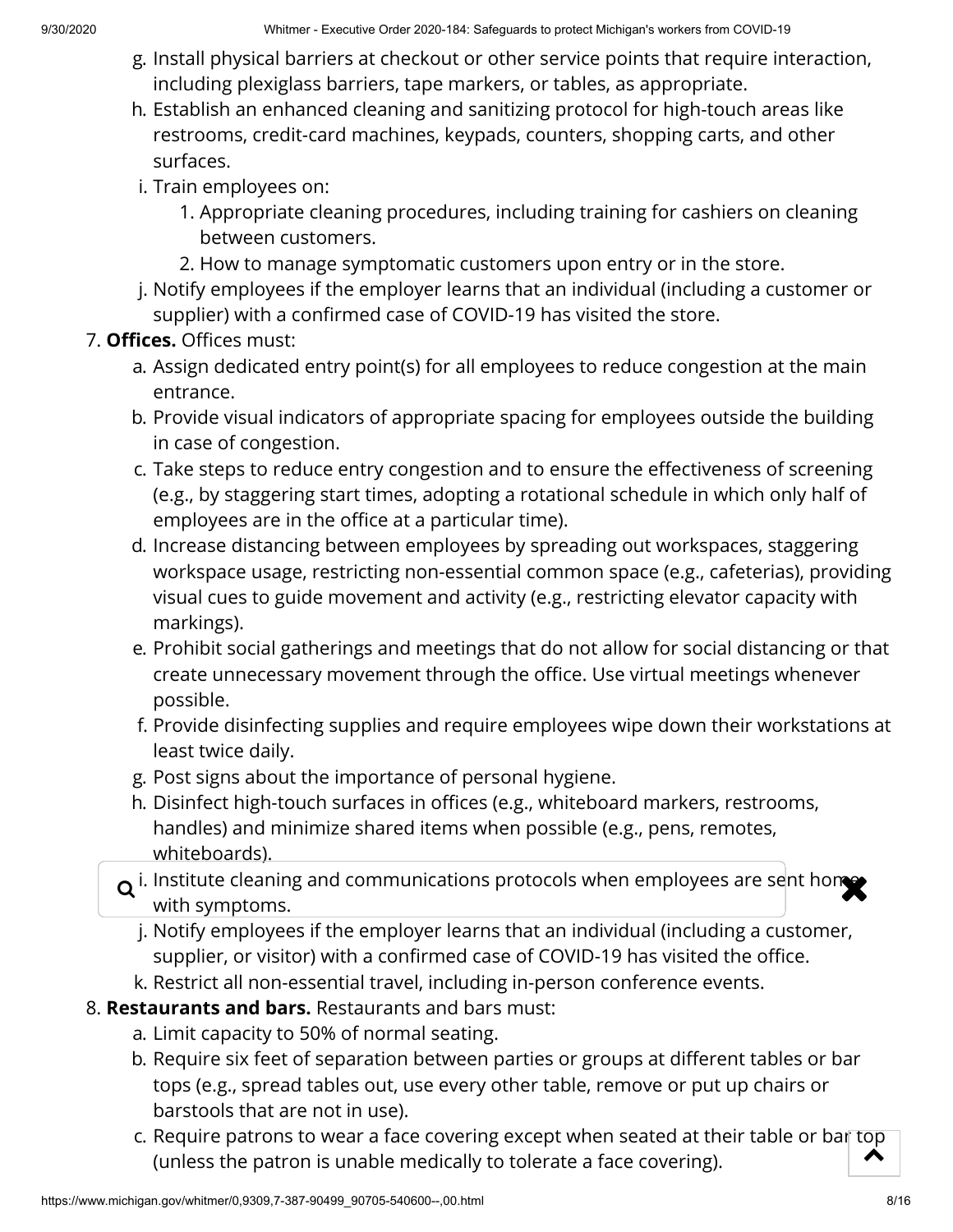- d. Require patrons to remain seated at their tables or bar tops, except to enter or exit the premises, to order food, or to use the restroom.
- e. Sell alcoholic beverages only via table service, not via orders at the bar except to patrons seated at the bar.
- f. Prohibit access to common areas in which people can congregate, dance, or otherwise mingle.
- g. Create communications material for customers (e.g., signs, pamphlets) to inform them of changes to restaurant or bar practices and to explain the precautions that are being taken to prevent infection.
- h. Close waiting areas and ask customers to wait in cars whenever possible, or else outside the restaurant or bar, for a notification when their table is ready. Restaurants and bars should take measures to encourage social distancing among those customers waiting for tables who are not waiting in their cars.
- i. Close self-serve food or drink options, such as buffets, salad bars, and drink stations.
- j. Provide physical guides, such as tape on floors or sidewalks and signage on walls to ensure that customers remain at least six feet apart in any lines.
- k. Post signs at store entrances informing customers not to enter if they are or have recently been sick.
- l. Post signs instructing customers to wear face coverings until they are seated at their table.
- m. Require hosts, servers, and staff to wear face coverings in the dining area.
- n. Require employees to wear face coverings and gloves in the kitchen area when handling food, consistent with guidelines from the Food and Drug Administration ("FDA").
- o. Limit shared items for customers (e.g., condiments, menus) and clean high-contact areas after each customer (e.g., tables, chairs, menus, payment tools).
- p. Train employees on:
	- 1. Appropriate use of personal protective equipment in conjunction with food safety guidelines.
	- 2. Food safety health protocols (e.g., cleaning between customers, especially shared condiments).
	- 3. How to manage symptomatic customers upon entry or in the restaurant.
- $\alpha^{q}$ . Notify employees if the employer learns that an individual (including an employ  $\alpha$ , customer, or supplier) with a confirmed case of COVID-19 has visited the store customer, or supplier) with a confirmed case of COVID-19 has visited the store.
	- r. Close restaurant immediately if an employee shows symptoms of COVID-19, defined as either the new onset of cough or new onset of chest tightness or two of the following: fever (measured or subjective), chills, myalgia, headache, sore throat, or disorders of taste or smell, and perform a deep clean, consistent with guidance from the FDA and the CDC. Such cleaning may occur overnight.
	- s. Install physical barriers, such as sneeze guards and partitions at cash registers, bars, host stands, and other areas where maintaining physical distance of six feet is difficult.
	- t. To the maximum extent possible, limit the number of employees in shared spaces, including kitchens, host stands, break rooms, and offices, to maintain at least a six<sup>2</sup>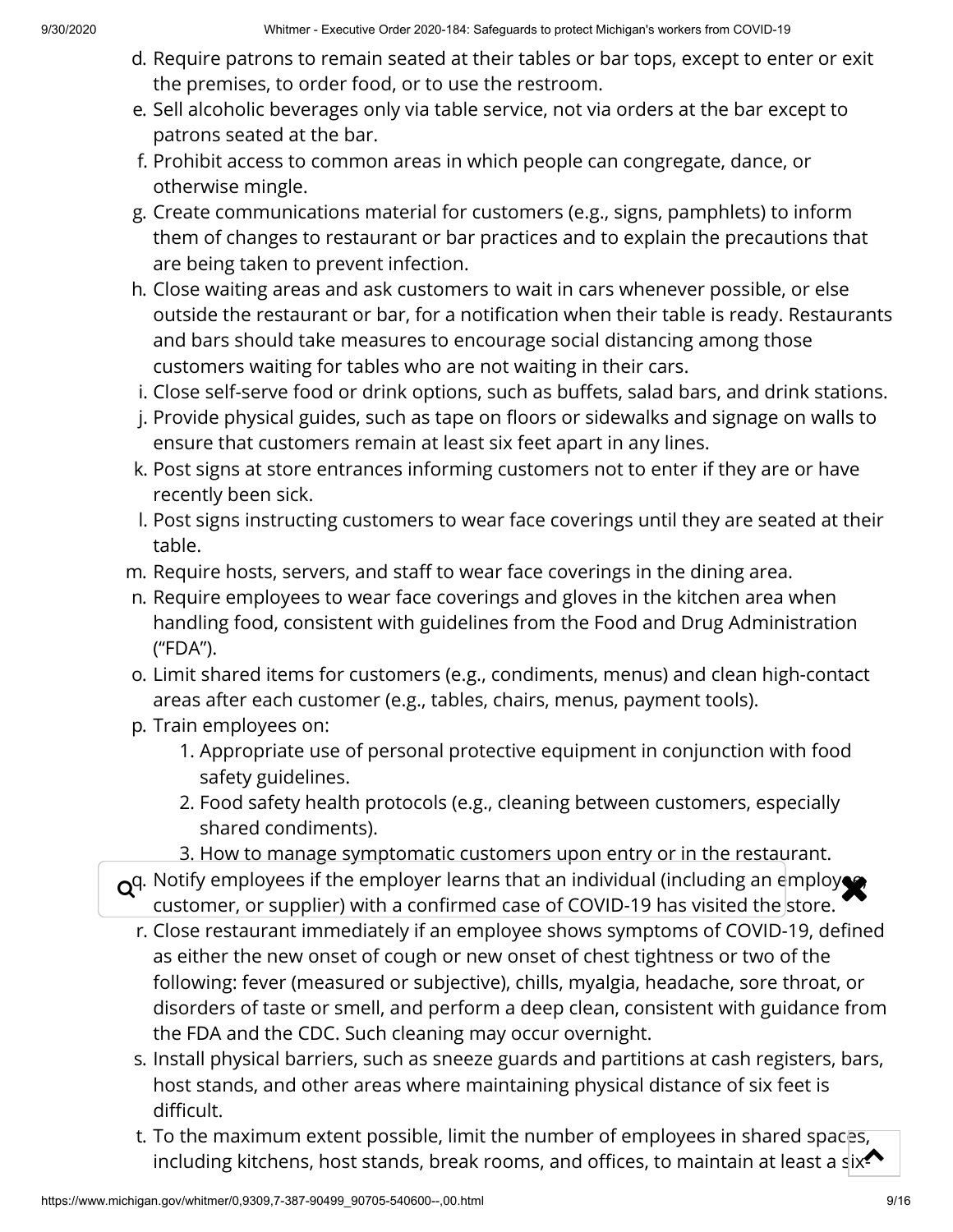foot distance between employees.

- 9. **Health care.** Outpatient health-care facilities, including clinics, primary care physician offices, dental offices, and veterinary clinics, must:
	- a. Post signs at entrance(s) instructing patients to wear a face covering when inside.
	- b. Limit waiting-area occupancy to the number of individuals who can be present while staying six feet away from one another and ask patients, if possible, to wait in cars for their appointment to be called.
	- c. Mark waiting rooms to enable six feet of social distancing (e.g., by placing X's on the ground and/or removing seats in the waiting room).
	- d. Enable contactless sign-in (e.g., sign in on phone app) as soon as practicable.
	- e. Add special hours for highly vulnerable patients, including the elderly and those with chronic conditions.
	- f. Conduct a common screening protocol for all patients, including a temperature check and questions about COVID-19 symptoms.
	- g. Place hand sanitizer and face coverings at patient entrances.
	- h. Require employees to make proper use of personal protective equipment in accordance with guidance from the CDC and OSHA.
	- i. Require patients to wear a face covering when in the facility, except as necessary for identification or to facilitate an examination or procedure.
	- j. Install physical barriers at sign-in, temperature screening, or other service points that normally require personal interaction (e.g., plexiglass, cardboard, tables).
	- k. Employ telehealth and telemedicine to the greatest extent possible.
	- l. Limit the number of appointments to maintain social distancing and allow adequate time between appointments for cleaning.
	- m. Employ specialized procedures for patients with high temperatures or respiratory symptoms (e.g., special entrances, having them wait in their car) to avoid exposing other patients in the waiting room.
	- n. Deep clean examination rooms after patients with respiratory symptoms and clean rooms between all patients.
	- o. Establish procedures for building disinfection in accordance with CDC guidance if it is suspected that an employee or patient has COVID-19 or if there is a confirmed case.
- 10. **In-home services.** All businesses or operations that provide in-home services, including
	-
	- $\epsilon$  cleaners, repair persons, painters, and the like, must:<br>a Require their employees (or if a sole-owned business, the business owner) to a. Require their employees (or, if a sole-owned business, the business owner) to perform a daily health screening prior to going to the job site.
		- b. Maintain accurate appointment record, including date and time of service, name of client, and contact information, to aid with contact tracing.
		- c. Limit direct interaction with customers by using electronic means of communication whenever possible.
		- d. Prior to entering the home, inquire with the customer whether anyone in the household has been diagnosed with COVID-19, is experiencing symptoms of COVID-19, or has had close contact with someone who has been diagnosed with COVID-19. If so, the business or operation must reschedule for a different time.  $\blacktriangle$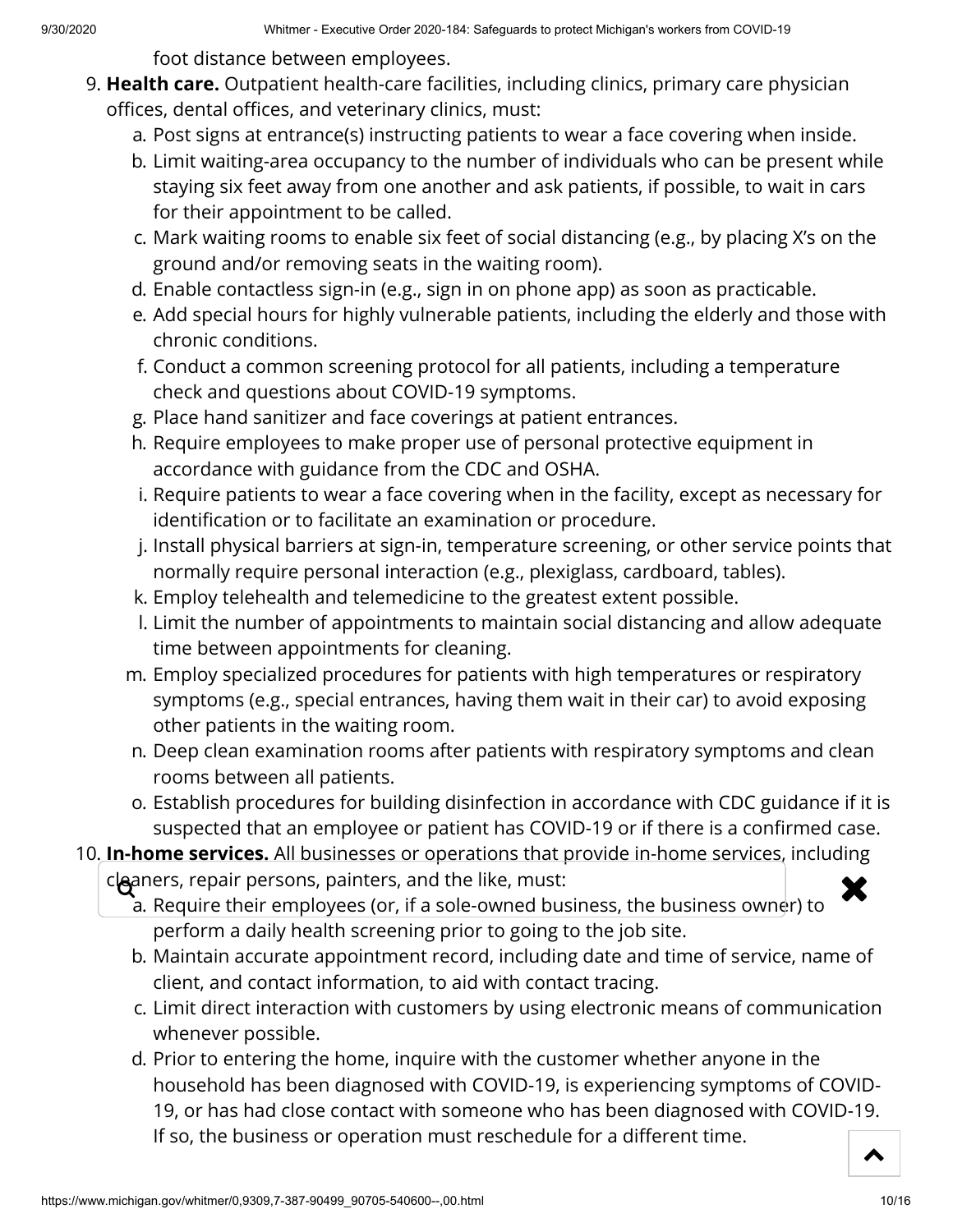- e. Limit the number of employees inside a home to the minimum number necessary to perform the work in a timely fashion.
- f. Ensure that gloves are worn when practical and disposed of in accordance with guidance from the CDC.
- 11. **Personal-care services.** All businesses or operations that provide barbering, cosmetology services, body art services (including tattooing and body piercing), tanning services, massage services, or similar personal-care services must:
	- a. Maintain accurate appointment and walk-in records, including date and time of service, name of client, and contact information, to aid with contact tracing.
	- b. Post signs at store entrances informing customers not to enter if they are or have recently been sick.
	- c. Restrict entry to customers, to a caregiver of those customers, or to the minor dependents of those customers.
	- d. Require in-use workstations to be separated by at least six feet from one another and, if feasible, separate workstations with physical barriers (e.g., plexiglass, strip curtains).
	- e. Limit waiting-area occupancy to the number of individuals who can be present while staying six feet away from one another and ask customers, if possible, to wait in cars for their appointment to be called.
	- f. Discontinue all self-service refreshments.
	- g. Discard magazines in waiting areas and other non-essential, shared items that cannot be disinfected.
	- h. Mark waiting areas to enable six feet of social distancing (e.g., by placing X's on the ground and/or removing seats in the waiting room).
	- i. Require employees to make proper use of personal protective equipment in accordance with guidance from the CDC and OSHA.
	- j. Require employees and customers to wear a face covering at all times, except that customers may temporarily remove a face covering when receiving a service that requires its removal. During services that require a customer to remove their face covering, an employee must wear a face shield or goggles in addition to the face covering.
	- k. Install physical barriers, such as sneeze guards and partitions at cash registers, where maintaining physical distance of six feet is difficult.
- **2. If you are maintaining physical distance of six feet is difficult.**<br>12. **Public accommodations.** Sports and entertainment facilities, including arenas, cinemas, concert halls, performance venues, sporting venues, stadiums and theaters, as well as places of public amusement, such as amusement parks, arcades, bingo halls, bowling centers, skating rinks, and trampoline parks, must:
	- a. Post signs outside of entrances informing customers not to enter if they are or have recently been sick.
	- b. Maintain accurate records, including date and time of entry, names of patrons, and contact information, to aid with contact tracing; and deny entry to any visitor who does not provide at a minimum their name and phone number.
	- c. Mandate wearing of facial coverings at all times while in the facility.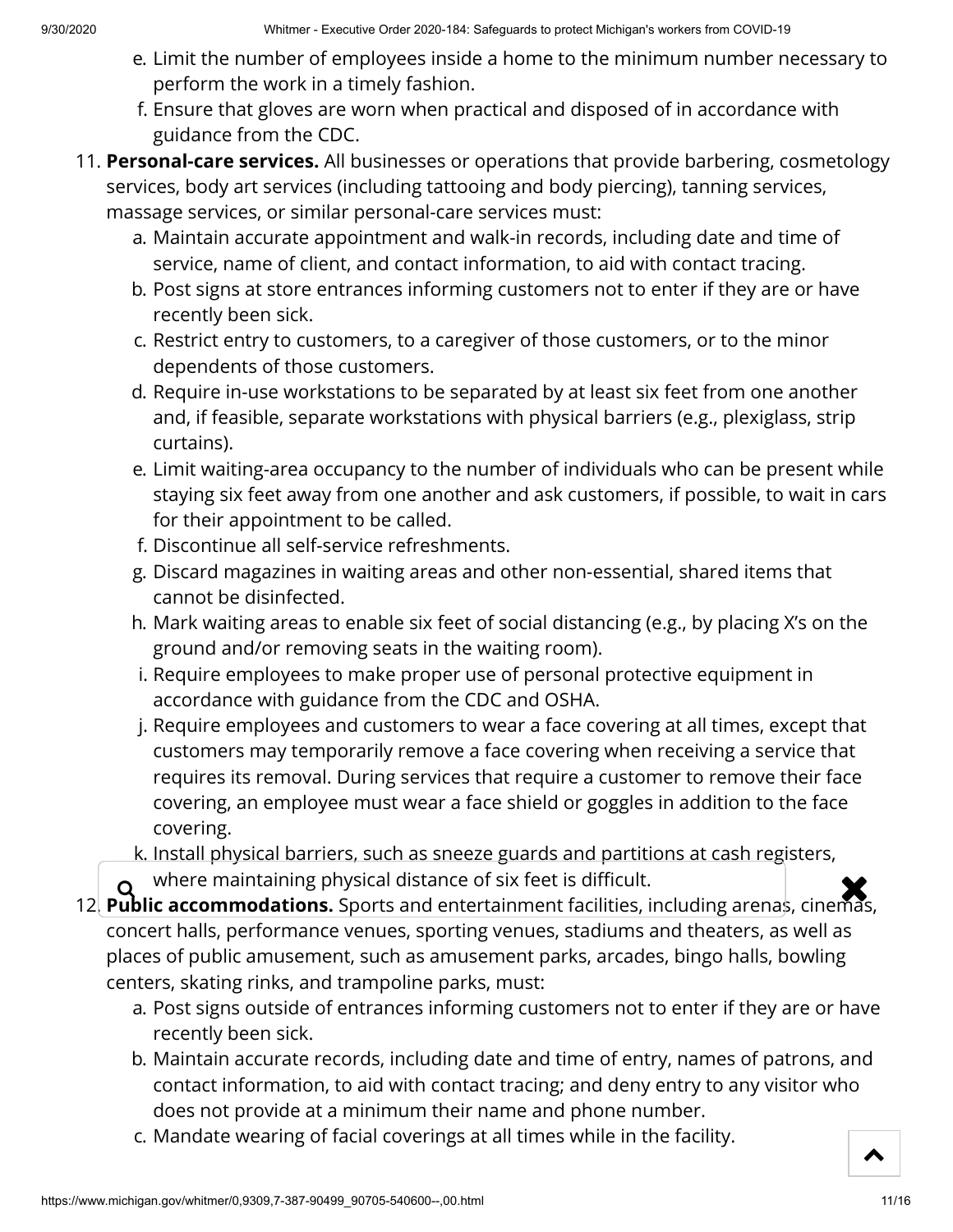- d. Establish crowd-limiting measures to meter the flow of patrons (e.g., digital queuing, delineated waiting areas, parking instructions, social distance markings on ground or cones to designate social distancing, etc.).
- e. Use physical dividers, marked floors, signs, and other physical and visual cues to maintain six feet of distance between persons.
- f. Limit seating occupancy to the extent necessary to enable patrons not of the same household to maintain six feet of distance from others (e.g., stagger group seating upon reservation, close off every other row, etc.).
- g. For sports and entertainment facilities, establish safe exit procedures for patrons (e.g., dismiss groups based on ticket number, row, etc.).
- h. For sports and entertainment facilities, to the extent feasible, adopt specified entry and exit times for vulnerable populations, as well as specified entrances and exits.
- i. Train employees who interact with patrons (e.g., ushers) on how to:
	- 1. Monitor and enforce compliance with the facility's COVID-19 protocols.
	- 2. Help patrons who become symptomatic.
- j. Frequently disinfect high-touch surfaces during events or, as necessary, throughout the day.
- k. Disinfect and deep clean the facility after each event or, as necessary, throughout the day.
- l. Close self-serve food or drink options, such as buffets, salad bars, and drink stations.
- 13. **Sports and exercise facilities.** Gymnasiums, fitness centers, recreation centers, exercise facilities, exercise studios, bowling centers, roller rinks, ice rinks, and like facilities must:
	- a. Use best efforts to provide opportunities for patrons to exercise outdoors.
	- b. Maintain accurate records, including date and time of entry and exit, names of patrons, and contact information, to aid with contact tracing; and deny entry to any visitor who does not provide at a minimum their name and phone number.
	- c. Mandate wearing of facial coverings at all times except when swimming.
	- d. Limit capacity in the facility to 25% of the total occupancy limits established by the State Fire Marshal or a local fire marshal.
	- e. Configure workout stations or implement protocols to enable six feet of distance between individuals during exercise sessions.
	- f. Reduce class sizes, as necessary, to enable at least six feet of separation between
	- q individuals, and comply with relevant restrictions on social gatherings and organized<br>events in Executive Order 2020-183, Safe Start, or any order that follows from it events in Executive Order 2020-183, Safe Start, or any order that follows from it.
		- g. Provide equipment-cleaning products throughout the facility for use on equipment.
		- h. Make hand sanitizer, disinfecting wipes, soap and water, or similar disinfectant readily available.
		- i. Regularly disinfect exercise equipment, including immediately after use. If patrons are expected to disinfect, post signs encouraging patrons to disinfect equipment.
		- j. Ensure that ventilation systems operate properly.
		- k. Increase introduction and circulation of outdoor air as much as possible by opening windows and doors, using fans, or other methods.
		- l. Regularly clean and disinfect public areas, locker rooms, and restrooms.
	- m. Close steam rooms, saunas, hot tubs, and cold plunge pools.

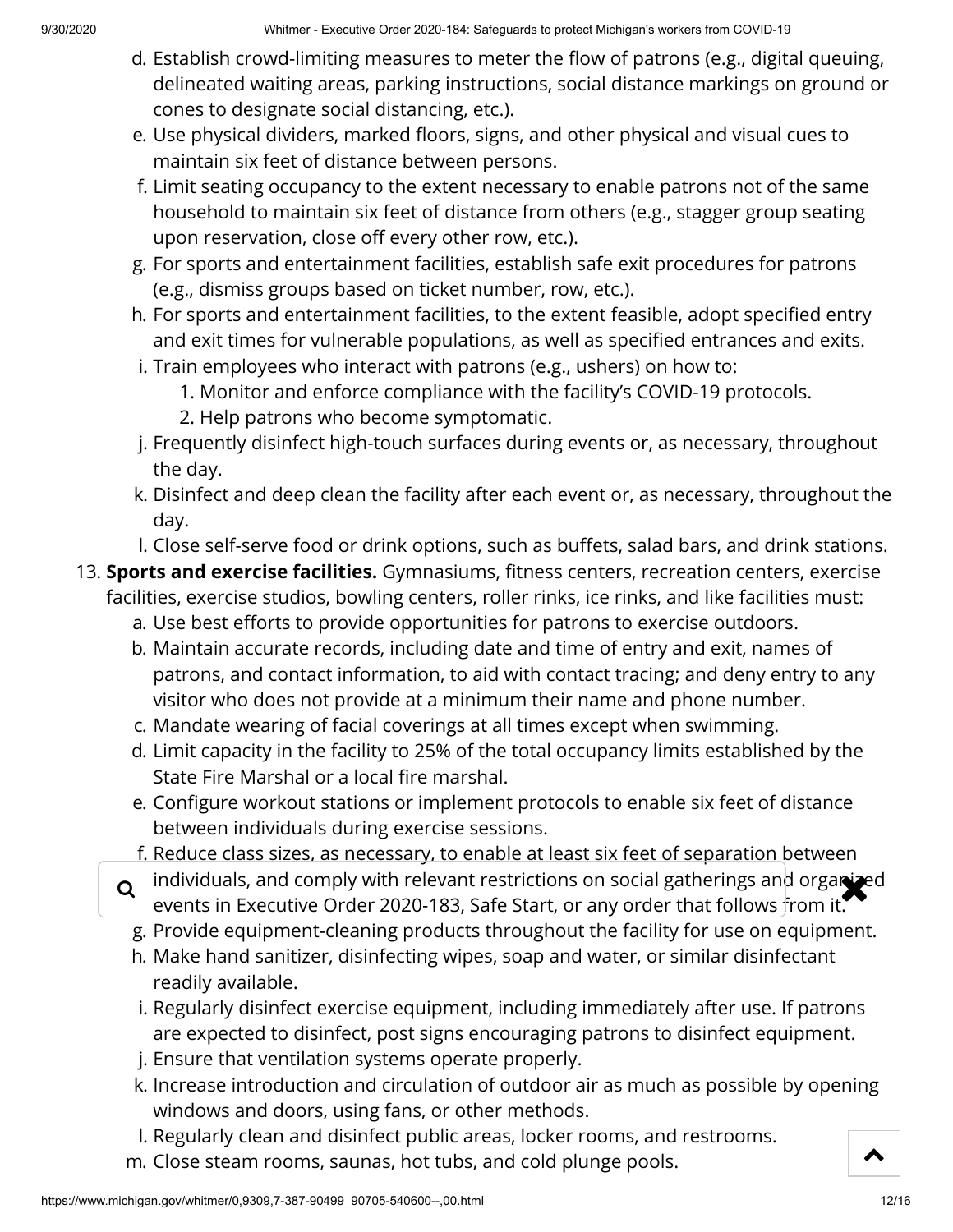- n. Post signs outside of entrances instructing individuals not to enter if they are or have recently been sick.
- 14. **Pools.** Swimming pools must:
	- a. If they are outdoors, limit capacity to 50% of the bather capacity limits described in Rule 325.2193 of the Michigan Administrative Code.
	- b. If they are indoors, limit capacity to 25% of the bather capacity limits described in Rule 325.2193 of the Michigan Administrative Code.
	- c. Limit capacity on the pool deck to ensure that persons not part of the same household maintain six feet of distance from one another.
- 15. **Meat and poultry processing.** Meat and poultry processing plants must:
	- a. Conduct a daily entry screening protocol for employees, contractors, suppliers, and any other individuals entering the facility, including a questionnaire covering symptoms and suspected or confirmed exposure to people with possible COVID-19, together with temperature screening.
	- b. Create at least one dedicated entry point at every facility for daily screening as provided in subsection (a) of this section, and ensure physical barriers are in place to prevent anyone from bypassing the screening.
	- c. Configure communal work environments so that employees are spaced at least six feet apart in all directions (e.g., side-to-side and when facing one another).
	- d. Require employees to wear a face covering whenever present at the facility, except when removal is necessary to eat or drink.
	- e. Provide clean cloth face coverings or disposable mask options for employees to use when the coverings become wet, soiled, or otherwise visibly contaminated over the course of a workday.
	- f. Use face shields in addition to face coverings as necessary when engineering and administrative controls are difficult to maintain and there may be exposure to other workplace hazards, such as splashes or sprays of liquids on processing lines.
	- g. Install physical barriers, such as strip curtains, plexiglass, or other impermeable dividers or partitions, to separate meat and poultry processing employees from each other.
	- h. Take measures to ensure adequate ventilation in work areas to help minimize employees' potential exposures.
	- $\alpha$  i. Encourage single-file movement with a six-foot distance between each employes through the facility.
		- j. Stagger employees' arrival, departure, break, and lunch times to avoid congregations of employees in parking areas, locker rooms, lunch areas, and near time clocks.
		- k. Provide visual cues (e.g., floor markings, signs) as a reminder to employees to maintain social distancing.
		- l. Designate employees to monitor and facilitate social distancing on the processing floor.
	- m. Reduce processing capacity or modify the processing or production lines or stagger workers across shifts to minimize the number of employees in the facility at any one time.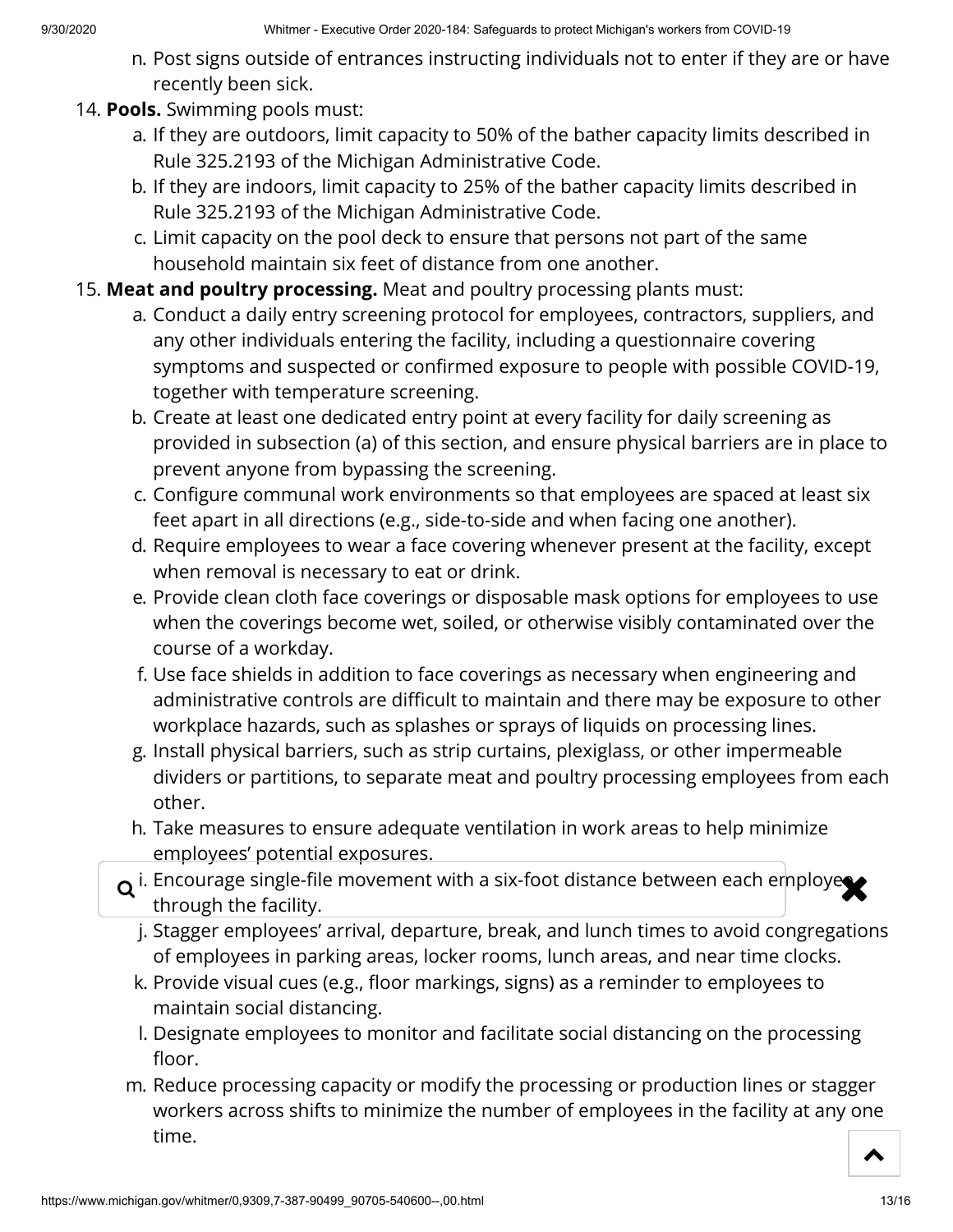- n. Adopt sick leave policies that discourage employees from entering the workplace while sick and modify any incentive programs that penalize employees for taking sick leave.
- o. Group employees together in cohorts, if feasible, in a manner that allows a group of employees to be assigned to the same shifts with the same coworkers, so as to minimize contacts between employees in each cohort.
- p. If an employee becomes or reports being sick, disinfect the workstation used and any tools handled by the employee.
- q. Provide personal protective equipment that is disposable if possible or else, if reusable equipment is provided, ensure proper disinfection and storage in a clean location when not in use.

## 16. **Casinos.** Casinos must:

- a. Conduct a daily entry screening protocol for customers, employees, contractors, suppliers, and any other individuals entering the facility, including a questionnaire covering symptoms and suspected or confirmed exposure to people with possible COVID-19, together with temperature screening.
- b. Limit and enforce patron occupancy of 15% of total occupancy limits established by the State Fire Marshal or a local fire marshal.
- c. Designate entry points and exit points with extensive signage of the directional flow of patrons.
- d. Place signs at each entrance point, cage, and throughout the casino reminding patrons of CDC guidelines for social distancing practices, proper washing of hands, wearing face coverings, and to stay at home if feeling ill or sick.
- e. Require patrons to wear a face covering, except while eating or drinking or for identification purposes.
- f. Prohibit smoking indoors.
- g. Designate a Liaison Officer (or Officers), identify such Officer (or Officers) to all casino employees, and require any employee who believes they may have contracted COVID-19 or been exposed to COVID-19 to report this to an Officer.
- h. Stagger break schedules and employee starting and ending times to the extent possible to avoid congregation of individuals in back-of-house areas.
- i. Provide frequent opportunities for employees to wash and/or sanitize their hands to
- reduce the risk of surface transmission.
- $\mathsf q$  reduce the risk of surface transmission.<br>i. In addition to the cleaning required under subsection 1(k), clean and disinfect all high-touch objects that are accessible to the public (e.g., ATMs, counters, door handles, elevator panels and buttons, restrooms, dining tables, employee break rooms, carts, chairs, table rails, trash bins, light switches, phones, kiosks, time clocks, etc.).
	- k. Provide disinfecting wipes throughout the casino to enable patrons to disinfect frequently touched surfaces.
	- I. Place hand sanitizer stations in high traffic areas, including throughout the casino floor and employee break rooms.
- m. Regularly maintain HVAC systems and maximize the delivery of fresh air into the facility.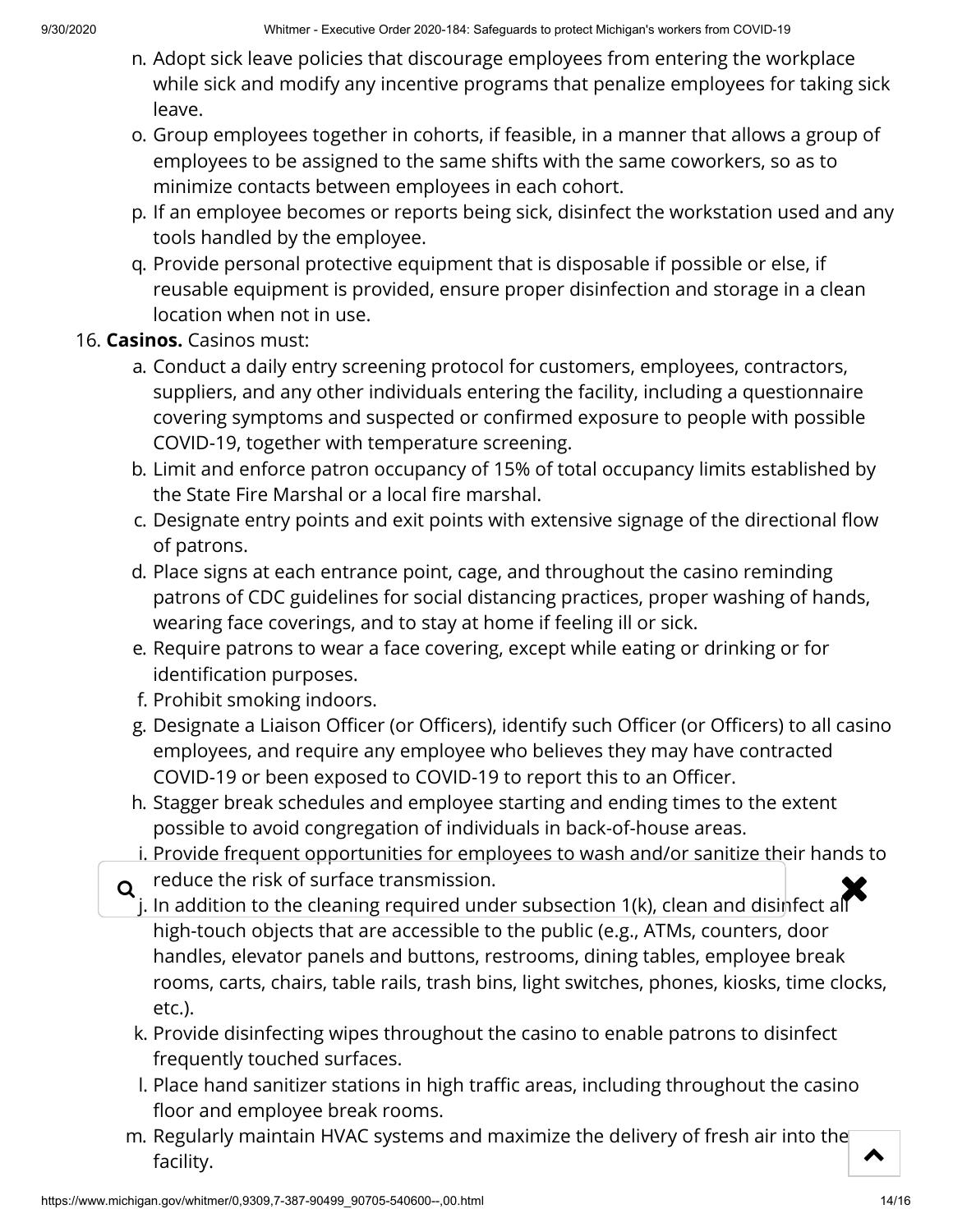- n. Frequently disinfect slot machines, provide wipe dispensaries for slot machines, and post signs encouraging patrons to wipe down slot machines before and after use.
- o. Enable social distancing between slot machines by either:
	- 1. Installing a plexiglass barrier between slot machines.
	- 2. Disabling machines or removing chairs from machines as necessary to maintain six feet of distance between machines in operation.
- p. Require employees and customers to wear face coverings while in the casino.
- q. Require casino employees who provide food and drink service on the casino floor to follow the rules described in section 8 of this order, which governs servers at restaurants, including but not limited to, the wearing of face coverings.
- r. Close the following services or offerings:
	- 1. Nightclubs.
	- 2. Valet service.
	- 3. Coat check.
	- 4. Self-serve buffets and self-serve soda and coffee stations.
- s. Follow any infection-control guidance provided by the Michigan Gaming Control Board, including, but not limited to, any guidance on the conduct of table games.
- 17. **Racetracks.** In addition to following any other applicable rules, including the restrictions of Executive Order 2020-183, Safe Start, or any order that may follow from it, racetracks licensed by the Executive Director of the Michigan Gaming Control Board must follow all orders issued by the Executive Director for reopening and operation consistent with this order or any order that follows from it.
- 18. **Recordkeeping.** Employers must maintain a record of the requirements set forth in subsections 1(c) (training), 1(f) (screening protocol), and 1(n) (required notifications).
- 19. **Effective date and effect on other orders.** This order is effective immediately upon issuance. Executive Order 2020-175 is rescinded, except that nothing in this order shall be construed to affect any prosecution based on conduct that occurred before the effective date of this order. Section 2(d) of Executive Order 2020-153, Masks, is rescinded. Except as otherwise specified, nothing in this order supersedes any other executive order.
- 20. **Non-exclusivity.** Nothing in this order shall be taken to limit or affect any rights or remedies otherwise available under law.
- 21. **Penalty.** Consistent with MCL 10.33 and MCL 30.405(3), a willful violation of this order is a misdemeanor.  $\mathbf x$

Given under my hand and the Great Seal of the State of Michigan.



**[MICHIGAN.GOV](https://www.michigan.gov/) HOME [ADA](https://www.michigan.gov/adaform) [MICHIGAN NEWS](https://www.michigan.gov/minewswire) [POLICIES](https://www.michigan.gov/whitmer/0,9309,7-387--281460--,00.html)**